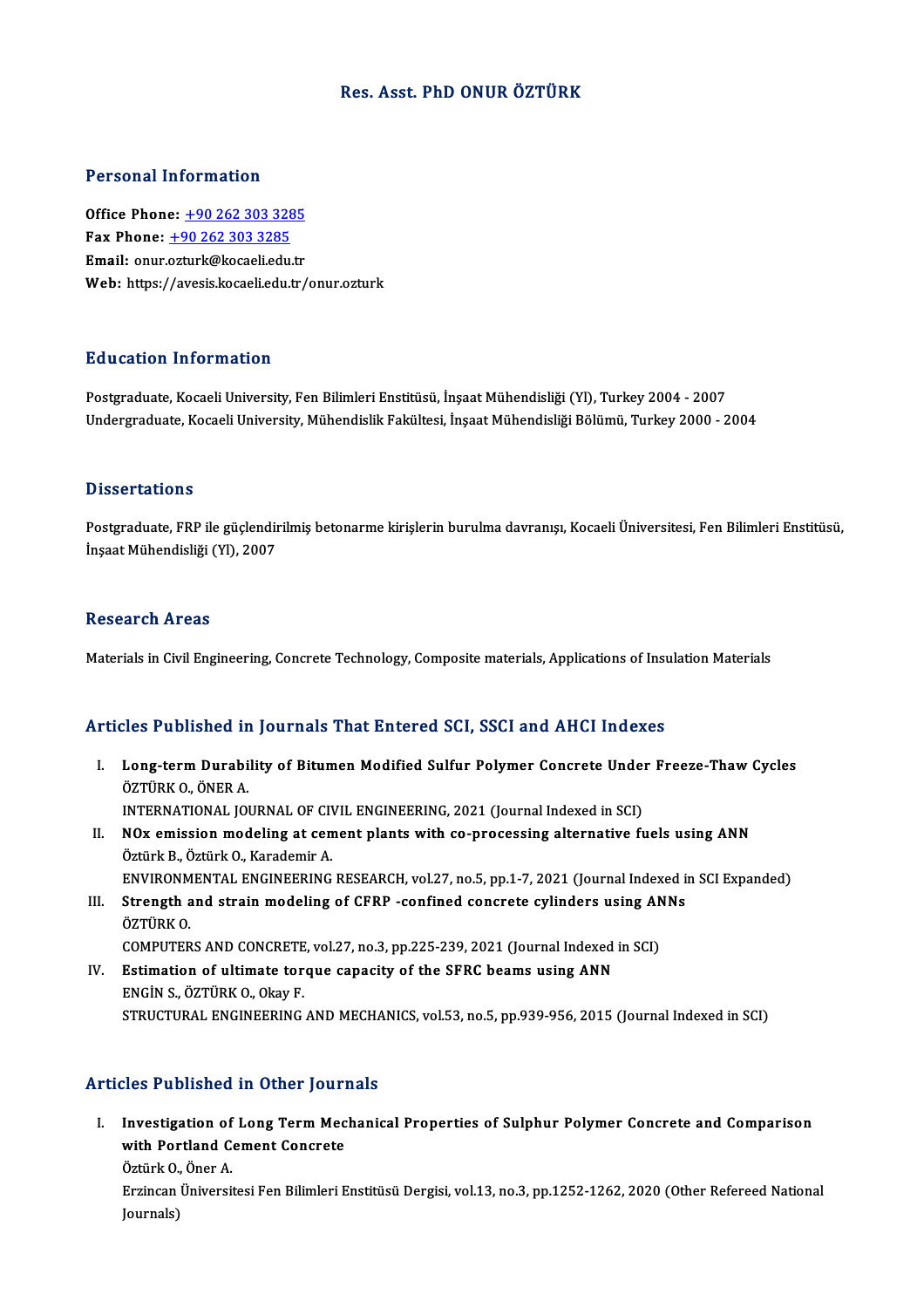### Refereed Congress / Symposium Publications in Proceedings

efereed Congress / Symposium Publications in Proceedings<br>I. Compressive strength of sulfur polymer concretes in comparison with Portland cement concretes<br>Östürk O. Öner A Compressive stra<br>Öztürk O., Öner A.<br>ACE 2020 21 14th Compressive strength of sulfur polymer concretes in comparison with Portland cement concretes<br>Öztürk O., Öner A.<br>ACE 2020-21 14th INTERNATIONAL CONGRESS ON ADVANCES IN CIVIL ENGINEERING, İstanbul, Turkey, 6 - 08<br>Sentember

Öztürk O., Öner A.<br>ACE 2020-21 14th INTERN.<br>September 2021, pp.35-42<br>KENDILLÖNDEN VERLES ACE 2020-21 14th INTERNATIONAL CONGRESS ON ADVANCES IN CIVIL ENGINEERING, İstanbul, Turkey, 6<br>September 2021, pp.35-42<br>II. KENDİLİĞİNDEN YERLEŞEN BETONLARDA İNCE AGREGA ile YÜKSEK FIRIN CÜRUFUNUN BELLİ<br>OPANLARDA İKAME ETTI

September 2021, pp.35-42<br>KENDİLİĞİNDEN YERLEŞEN BETONLARDA İNCE AGREGA ile YÜKSEK FIRIN CÜRUFUNUN BELLİ<br>ORANLARDA İKAME ETTİRİLMESİYLE ELDE EDİLEN BETONLARIN MEKANİK ÖZELLİKLERİNİN<br>İNCELENMESİ KENDİLİĞİNDI<br>ORANLARDA İ<br>İNCELENMESİ ORANLARDA İKAME ETTİRİLMESİYLE ELDE EDİLEN BETONLARIN MEKANİK ÖZELLİKLERİNİN<br>İNCELENMESİ<br>Ünlü R., Öner A., Öztürk O. INCELENMESI<br>Ünlü R., Öner A., Öztürk O.<br>5th International Congress on Engineering, Architecture and Design, İstanbul, Turkey, 21 - 22 December 2019<br>KENDILLÖİNDEN YERLESEN BETONLARDA GİMENTO ile YÜKSEK EIRIN GÜRLELINUN YÜKS

Ünlü R., Öner A., Öztürk O.<br>1991 - 5th International Congress on Engineering, Architecture and Design, İstanbul, Turkey, 21 - 22 December<br>1991 - III. KENDİLİĞİNDEN YERLEŞEN BETONLARDA ÇİMENTO ile YÜKSEK FIRIN CÜRUFUNUN YÜK KENDİLİĞİNDEN YERLEŞEN BETONLARDA ÇİMENTO ile YÜKSEK FIRIN CÜRUFUNUN YÜKSEK<br>ORANLARDA YER DEĞİŞTİRMESİNİN BETONUN FİZİKSEL ve MEKANİK ÖZELLİKLERİNE ETKİSİ KENDİLİĞİNDEN YERLEŞEN BETONLAR<br>ORANLARDA YER DEĞİŞTİRMESİNİN BI<br>MOLLAİSMAİLOĞLU A., ÖZTÜRK O., ÖNER A.<br>ISITES 2019 7th International Sumnosium ol ORANLARDA YER DEĞİŞTİRMESİNİN BETONUN FİZİKSEL ve MEKANİK ÖZELLİKLERİNE ETKİSİ<br>MOLLAİSMAİLOĞLU A., ÖZTÜRK O., ÖNER A.<br>ISITES 2019-7th International Symposium on Innovative Technologies in Engineering and Sicence, Şanlıurfa

MOLLAİSMAİLOĞLU A., ÖZTÜRK<br>ISITES 2019-7th International Sy<br>Turkey, 22 - 24 November 2019<br>EEEECT OE CUBINC CONDITI ISITES 2019-7th International Symposium on Innovative Technologies in Engineering and Sicence, Şan<br>Turkey, 22 - 24 November 2019<br>IV. EFFECT OF CURING CONDITION ON THE MECHANICAL PROPERTIES OF SELFCOMPACTING<br>METAKAOLIN BLEN

## Turkey, 22 - 24 November 2019<br>EFFECT OF CURING CONDITION C<br>METAKAOLIN BLEND CONCRETE<br>Sanal C. Özturk O. Akaay Aldanmaz B EFFECT OF CURING CONDITION O<br>METAKAOLIN BLEND CONCRETE<br>Senel C., Özturk O., Akçay Aldanmaz B.<br>ACE 2016 12th INTERNATIONAL CON

METAKAOLIN BLEND CONCRETE<br>Senel C., Özturk O., Akçay Aldanmaz B.<br>ACE 2016 12th INTERNATIONAL CONGRESS ON ADVANCES IN CIVIL ENGINEERING, İstanbul, Turkey, 21 - 23<br>Sentember 2016 Senel C., Özturk O<br>ACE 2016 12th IN<br>September 2016<br>NORMAL ve VÜ ACE 2016 12th INTERNATIONAL CONGRESS ON ADVANCES IN CIVIL ENGINEERING, İstanbul, Turkey, 21 - 2:<br>September 2016<br>V. NORMAL ve YÜKSEK DAYANIMLI BETONLARDA ÇELİK LİF KATKISININ ADERANS DAYANIMINA<br>ETVİSİ

## Septeml<br>NORMA<br>ETKİSİ NORMAL ve YÜKSEK DAYANIMLI<br>ETKİSİ<br>Engin S., Öztürk O., Öner A., Üretürk B.<br>Pref. Dr. Hasan Badurağlu Samnagyayı ETKİSİ<br>Engin S., Öztürk O., Öner A., Üretürk B.<br>Prof. Dr. Hasan Boduroğlu Sempozyumu, İstanbul, Turkey, 9 - 10 May 2016<br>EEEECT of ADDITION of STEFL EIRER TO PONDING STRENCTH of C

Engin S., Öztürk O., Öner A., Üretürk B.<br>Prof. Dr. Hasan Boduroğlu Sempozyumu, İstanbul, Turkey, 9 - 10 May 2016<br>VI. EFFECT of ADDITION of STEEL FIBER TO BONDING STRENGTH of CONCRETE<br>ENGIN S.. ÖZTÜRK O.. ÖNER A.. ÜRETÜRK B Prof. Dr. Hasan Boduroğlu Sempozyumu, İst<br>EFFECT of ADDITION of STEEL FIBER<br>ENGİN S., ÖZTÜRK O., ÖNER A., ÜRETÜRK B.<br>INTERNATIONAL SYMPOSUM ON NATURAL EFFECT of ADDITION of STEEL FIBER TO BONDING STRENGTH of CONCRETE<br>ENGIN S., ÖZTÜRK O., ÖNER A., ÜRETÜRK B.<br>INTERNATIONAL SYMPOSIUM ON NATURAL HAZARDS AND HAZARD MANAGEMENT-2016, Karabük, Turkey, 2 -<br>04 Marsh 2016, np.222,

ENGIN S., ÖZTÜRK O., ÖNER A<br>INTERNATIONAL SYMPOSIUI<br>04 March 2016, pp.222-226<br>The EEEECT of HICH TEM INTERNATIONAL SYMPOSIUM ON NATURAL HAZARDS AND HAZARD MANAGEMENT-2016, Karabük, Turkey, 1994<br>04 March 2016, pp.222-226<br>VII. The EFFECT of HIGH TEMPERATURE on the FLEXURAL STRENGTH of the MORTARS CONTAINING

# 04 March 2016, pp.222-226<br>VII. The EFFECT of HIGH TEMPERATURE on the FLEXURAL STRENGTH of the MORTARS CONTAINING<br>COLEMANITE

ÖztürkO.,EnginS.,ÖnerA.,GüzideB.Ç.

COLEMANITE<br>Öztürk O., Engin S., Öner A., Güzide B. Ç.<br>INTERNATIONAL SYMPOSIUM ON NATURAL HAZARDS AND HAZARD MANAGEMENT-2016, Karabük, Turkey, 2 -<br>04 Marsh 2016, np.316, 221 Öztürk O., Engin S., Öner A., G<br>INTERNATIONAL SYMPOSIUI<br>04 March 2016, pp.216-221<br>DETERMINATION of the C INTERNATIONAL SYMPOSIUM ON NATURAL HAZARDS AND HAZARD MANAGEMENT-2016, Karabük, Tu<br>04 March 2016, pp.216-221<br>VIII. DETERMINATION of the COMPRESSIVE STRENGTH of F CLASS FLY ASH PARTIAL REPLACED

### 04 March 2016, pp.216-221<br>VIII. DETERMINATION of the COMPRESSIVE STRENGTH of F CLASS FLY ASH PARTIAL REPLACED<br>CONCRETE by USING ARTIFICIAL NEURAL NETWORK<br>ÖZTÜRK 0., ÖNER A. CONCRETE by USING ARTIFICIAL NEURAL NETWORK CONCRETE by USING ARTIFICIAL NEURAL NETWORK<br>ÖZTÜRK 0., ÖNER A.<br>ACE-2014 11th INTERNATIONAL CONGRESS ON ADVANCES IN CIVIL ENGINEERING, İstanbul, Turkey, 21 - 25<br>Ostabar 2014

ÖZTÜRK O., ÖN<br>ACE-2014 11th<br>October 2014<br>Predicting of ACE-2014 11th INTERNATIONAL CONGRESS ON ADVANCES IN CIVIL ENGINEERING, İstanbul, Turkey, 21 - 2<br>October 2014<br>IX. Predicting of the Compressive and Flexural Strength of Ground Granulated Blast Furnace Slag<br>Congrate by Heing

October 2014<br>Predicting of the Compressive and Flexural :<br>Concrete by Using Artificial Neural network Predicting of the Compressive and Flexi<br>Concrete by Using Artificial Neural netwo<br>Öztürk O., Engin S., Temiz T., Opan M., Öner A. Concrete by Using Artificial Neural network<br>Öztürk O., Engin S., Temiz T., Opan M., Öner A.<br>ACE 2010 9th International Congress on Advances in Civil Engineering, Trabzon, Turkey, 27 - 30 September 2010<br>INSAAT ISLERINDE MEV Öztürk O., Engin S., Temiz T., Opan M., Öner A.<br>ACE 2010 9th International Congress on Advances in Civil Engineering, Trabzon, Turkey, 27 - 30 Septen<br>X. İNŞAAT İŞLERİNDE MEYDANA GELEN KAZALARIN SEBEP ve SONUÇLARININ İRDELE

## ACE 2010 9th Internationa<br>**İNŞAAT İŞLERİNDE MEY**<br>Engin S., Öztürk O., Öner A.<br>İs Seğliği ve Cüvenliği Semi İNŞAAT İŞLERİNDE MEYDANA GELEN KAZALARIN SEBEP ve SONUÇLARININ İRD<br>Engin S., Öztürk O., Öner A.<br>İş Sağlığı ve Güvenliği Sempozyumu, Sakarya, Turkey, 13 - 14 November 2009, pp.120-128<br>Determination of Belationshins Between

### Engin S., Öztürk O., Öner A.<br>İş Sağlığı ve Güvenliği Sempozyumu, Sakarya, Turkey, 13 - 14 November 2009, pp.120-128<br>XI. Determination of Relationships Between Deflection and Safety Factors for a Concrete Gravity Dam in İş Sağlığı ve G<br>Determinati<br>Earthquake Determination of Relatio<br>Earthquake<br>Öztürk O., Opan M., Temiz T.<br>INTERNATIONAL FARTHOU Earthquake<br>Öztürk O., Opan M., Temiz T.<br>INTERNATIONAL EARTHQUAKE SYMPOSIUM, Kocaeli, Turkey, 17 - 19 August 2009, pp.199-207

XII. FIRE PERFORMANCE of CHEMICAL ADMIXTURES in CEMENT MORTARS